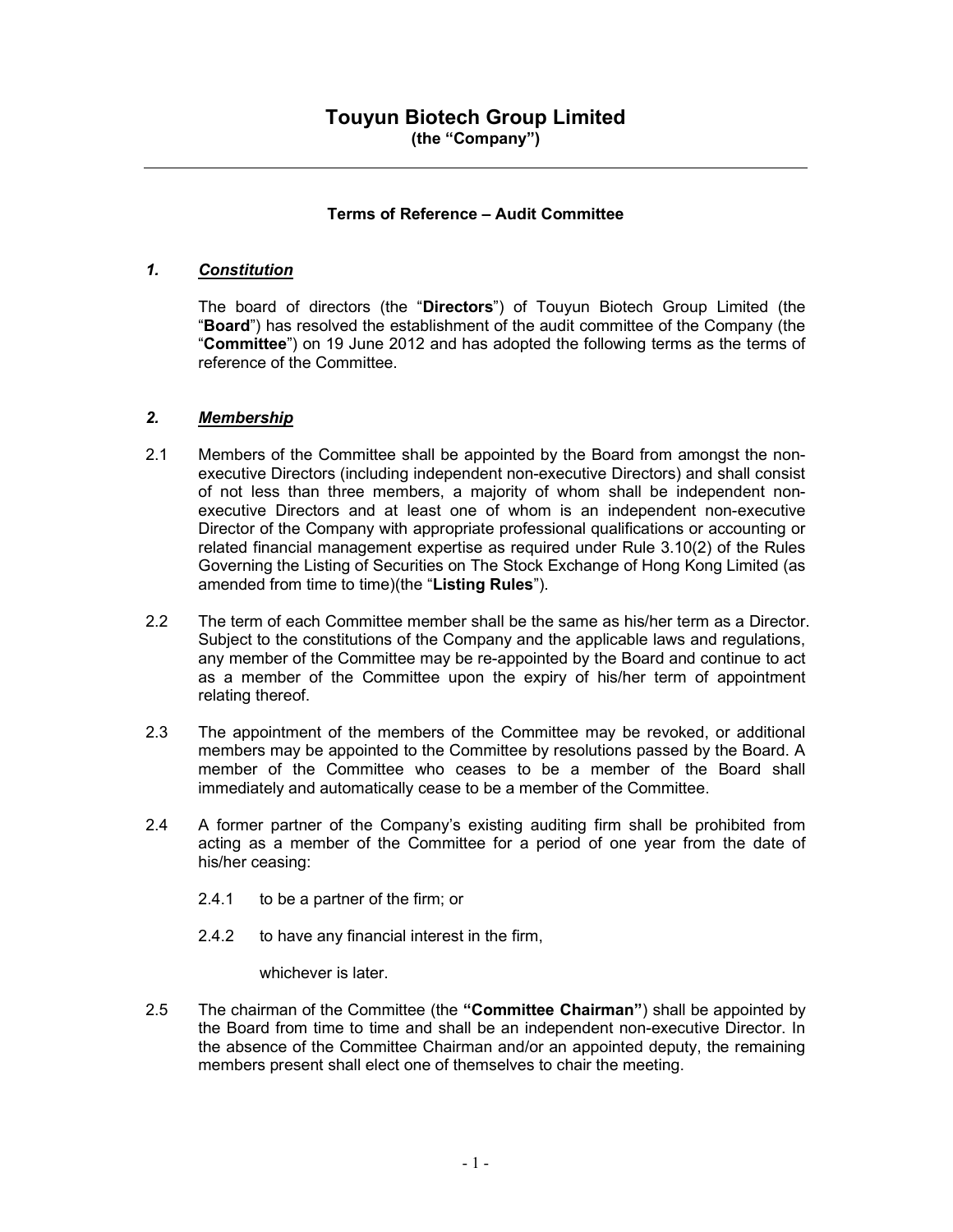## 3. Committee Secretary

The company secretary of the Company shall act as the secretary of the Committee (the "Committee Secretary"). The Committee may, from time to time, appoint any other person with the appropriate qualification and experience as the Committee Secretary. The Committee Secretary or in his/her absence, his/her representative or any one member of the Committee, shall be the secretary of the meeting.

## 4. Frequency of Meetings

- 4.1 Meetings shall be held not less than twice a year at appropriate times in the reporting and audit cycle and otherwise as required.
- 4.2 The Committee Chairman shall convene a meeting upon request by any member of the Committee. The external auditors may request a meeting if they consider that is necessary.

## 5. Conduct of Meetings

- 5.1 Unless specified by these terms of reference, meetings and proceedings of the Committee shall be governed by the Company's bye-laws regulating the meetings and proceedings of the Directors.
- 5.2 Unless otherwise waived by all members of the Committee, notice of each meeting confirming the venue, time and date together with an agenda of items to be discussed, shall be forwarded to each member of the Committee no later than 3 working days before the date of the meeting in person orally or in writing or by telephone or by email or by facsimile transmission at the telephone or facsimile or address or email address from time to time notified to the Committee Secretary by such Committee member or in such other manner as the Committee members may from time to time determine. Any notice given orally shall be confirmed in writing as soon as practicable and before the meeting. Supporting papers shall be sent to the Committee members and to other attendees as appropriate, at the same time.
- 5.3 The quorum of the Committee shall be any two members of the Committee. Meetings could be held in person, by telephone or by video conference. A duly convened meeting of the Committee at which a quorum is present shall be competent to exercise all or any of the authorities, powers and discretions vested in or exercisable by the Committee.
- 5.4 Resolutions of the Committee at any meetings shall be passed by a majority of votes of the members of the Committee present. Subject to compliance with the Listing Rules and the applicable laws and regulations, a resolution in writing signed by all the members of the Committee shall be as valid and effectual as if it had been passed at a meeting of the Committee duly convened and held.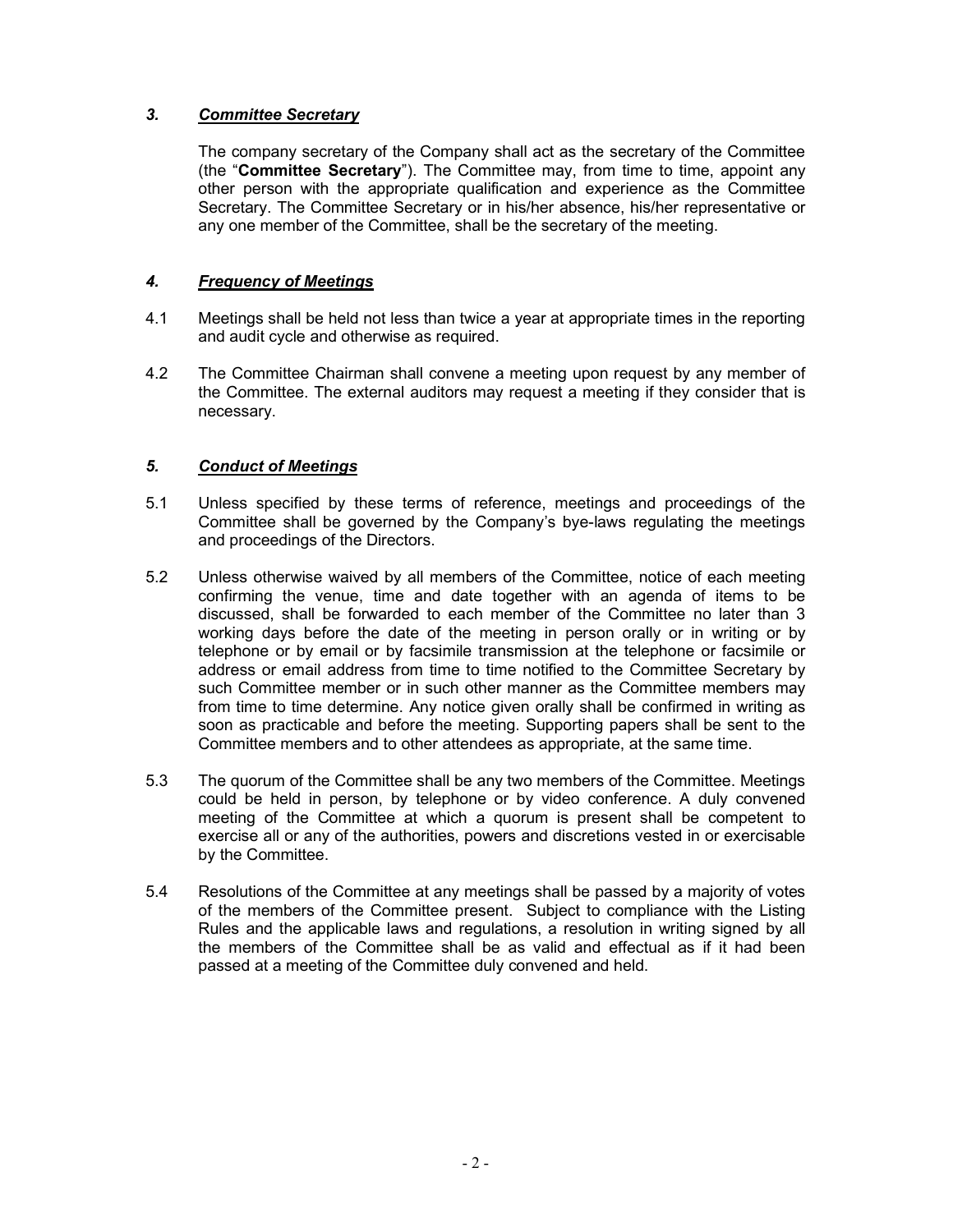5.5 The Company's financial controller, the head of internal audit of the Company and a representative of the external auditors shall normally attend meetings of the Committee. The Committee may invite any member of the management of the Company (the "Management"), any Director, external advisers or any other persons to attend all or part of any meetings as the Committee considers appropriate, notwithstanding that the aforementioned persons shall not have a right to vote at such meetings. However, at least once a year the Committee shall meet with the external and internal auditors without the executive Directors and the Management present.

# 6. Annual General Meetings

The Committee Chairman, or in his/her absence, another member of the Committee, or failing which his/her duly appointed alternate shall attend the annual general meetings of the Company and be available to answer questions thereat on the Committee's activities and its responsibilities.

## 7. Authority

- 7.1 The Committee is authorised by the Board to investigate any activity within its terms of reference. It is authorised to seek any information it requires from any employee and all employees are directed to co-operate with any request made by the Committee.
- 7.2 The Committee is authorised by the Board to obtain outside legal or other independent professional advice and to secure the attendance of outsiders with relevant experience and expertise at meetings of the Committee if it considers this necessary.
- 7.3 The Management is obliged to supply the Committee with adequate information in a timely manner, in order to enable it to make informed decisions. The information supplied must be complete and reliable. Where a member of the Committee requires more information than information provided voluntarily by the Management, the relevant member of the Committee should make additional necessary enquiries. Each member of the Committee shall have separate and independent access to the Management.
- 7.4 The Committee shall be provided with sufficient resources to perform its duties.

#### 8. Duties

8.1 The duties of the Committee shall include, without limitation, the following:

#### Relationship with the Company's auditors

8.1.1 to be primarily responsible for making recommendations to the Board on the appointment, reappointment and removal of the external auditor, and to approve the remuneration and terms of engagement of the external auditor, and any questions of its resignation or dismissal;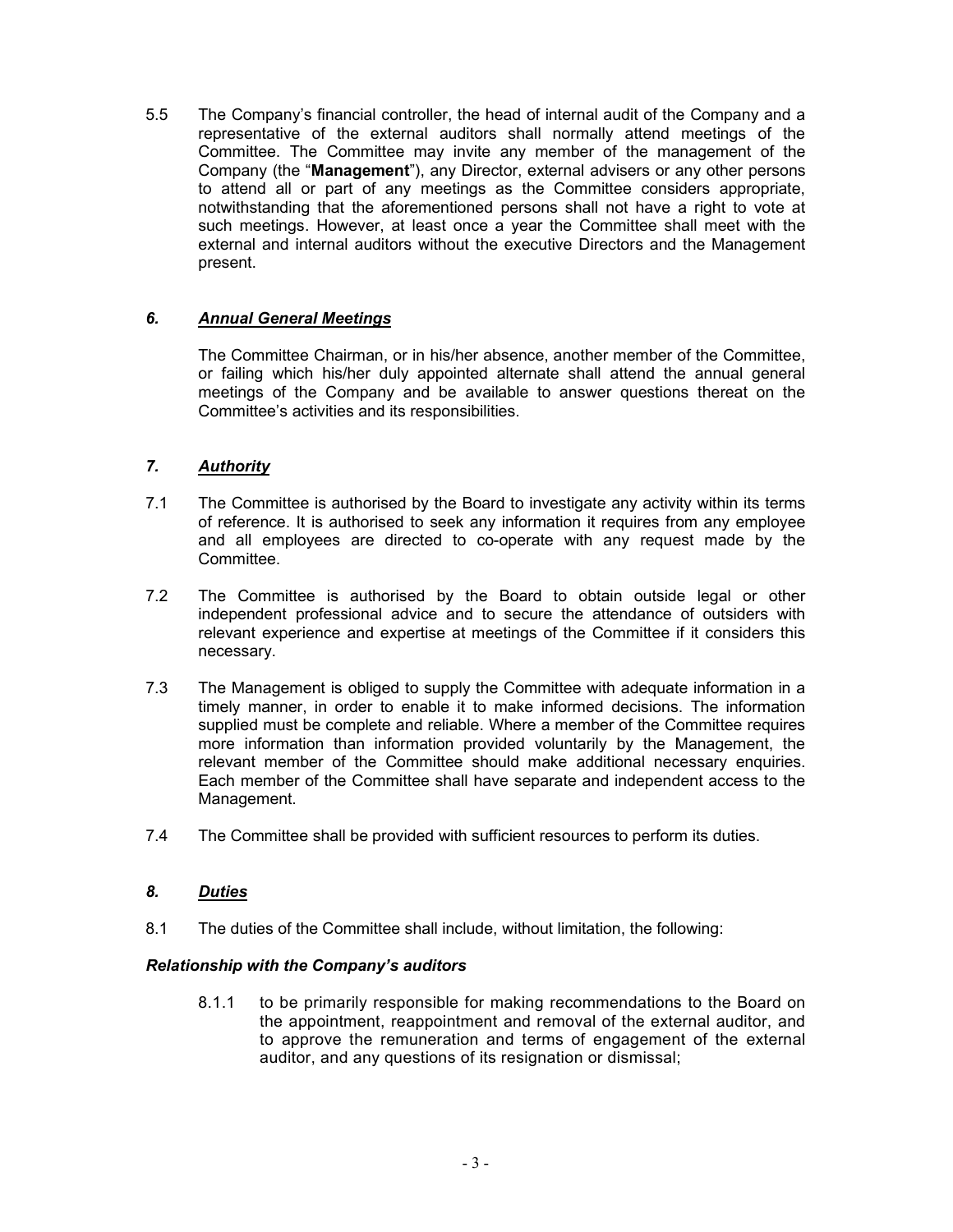- 8.1.2 to review and monitor the external auditor's independence and objectivity and the effectiveness of the audit process in accordance with applicable standards. The Committee should discuss with the auditor the nature and scope of the audit and reporting obligations before the audit commences;
- 8.1.3 to develop and implement policy on engaging an external auditor to supply non-audit services. For this purpose, "external auditor" includes any entity that is under common control, ownership or management with the audit firm or any entity that a reasonable and informed third party knowing all relevant information would reasonably conclude to be part of the audit firm nationally or internationally. The Committee should report to the Board, identifying and making recommendations on any matters where action or improvement is needed;

#### Review of the Company's financial information

- 8.1.4 to monitor integrity of the Company's financial statements and annual report and accounts, half-year report and, if prepared for publication, quarterly reports, and to review significant financial reporting judgements contained in them. In reviewing these reports before submission to the Board, the Committee should focus particularly on:
	- a) any changes in accounting policies and practices;
	- b) major judgmental areas;
	- c) significant adjustments resulting from audit;
	- d) the going concern assumptions and any qualifications;
	- e) compliance with accounting standards; and
	- f) compliance with the Listing Rules and legal requirements in relation to financial reporting;
- 8.1.5 Regarding paragraph 8.1.4 above:
	- a) members of the Committee should liaise with the Board, the Management and the Committee must meet, at least twice a year, with the Company's auditors; and
	- b) the Committee should consider any significant or unusual items that are, or may need to be, reflected in the report and accounts, it should give due consideration to any matters that have been raised by the Company's staff responsible for the accounting and financial reporting function, compliance officer or auditors;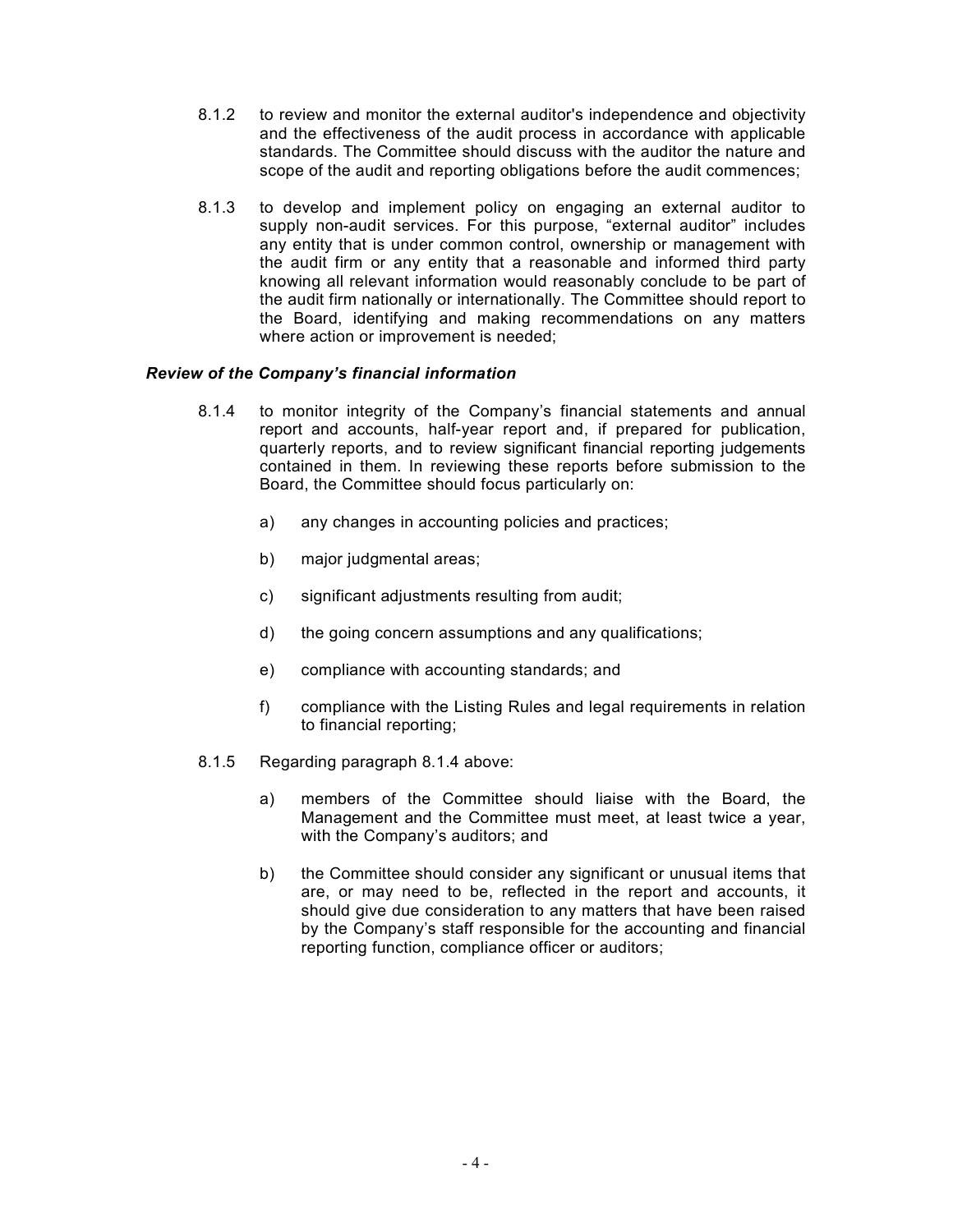#### Oversight of the Company's financial reporting system, risk management and internal control systems

- 8.1.6 to review the Company's financial controls, internal control and risk management systems;
- 8.1.7 to discuss the risk management and internal control systems with management to ensure that management has performed its duty to have effective systems. This discussion should include the adequacy of resources, staff qualifications and experience, training programmes and budget of the Company's accounting and financial reporting function;
- 8.1.8 to consider major investigation findings on risk management and internal control matters as delegated by the Board or on its own initiative and management's response to these findings;
- 8.1.9 to ensure co-ordination between the internal and external auditors, and to ensure that the internal audit function is adequately resourced and has appropriate standing within the Company, and to review and monitor its effectiveness;
- 8.1.10 to review the financial and accounting policies and practices of the Company and its subsidiaries;
- 8.1.11 to review the external auditor's management letter, any material queries raised by the auditor to management about accounting records, financial accounts or systems of control and management's response;
- 8.1.12 to ensure that the Board will provide a timely response to the issues raised in the external auditor's management letter;
- 8.1.13 to report to the Board on the matters in this paragraph headed "Duties";
- 8.1.14 to consider other topics, as defined by the Board;
- 8.1.15 to make recommendations to the Board as it deems appropriate on any area within its scope of duties where action or improvement is needed.

#### Relationships with the employees of the Company

- 8.1.16 to review arrangements employees of the Company and its subsidiaries can use, in confidence, to raise concerns about possible improprieties in financial reporting, internal control or other matters. The Committee should ensure that proper arrangements are in place for fair and independent investigation of these matters and for appropriate follow-up action;
- 8.1.17 to act as the key representative body for overseeing the Company's relations with the external auditor.
- 8.2 Where the Board disagrees with the Committee's view on the selection, appointment, resignation or dismissal of the external auditors, the Company should include in the Corporate Governance Report a statement from the Committee explaining its recommendation and also the reason(s) why the Board has taken a different view.